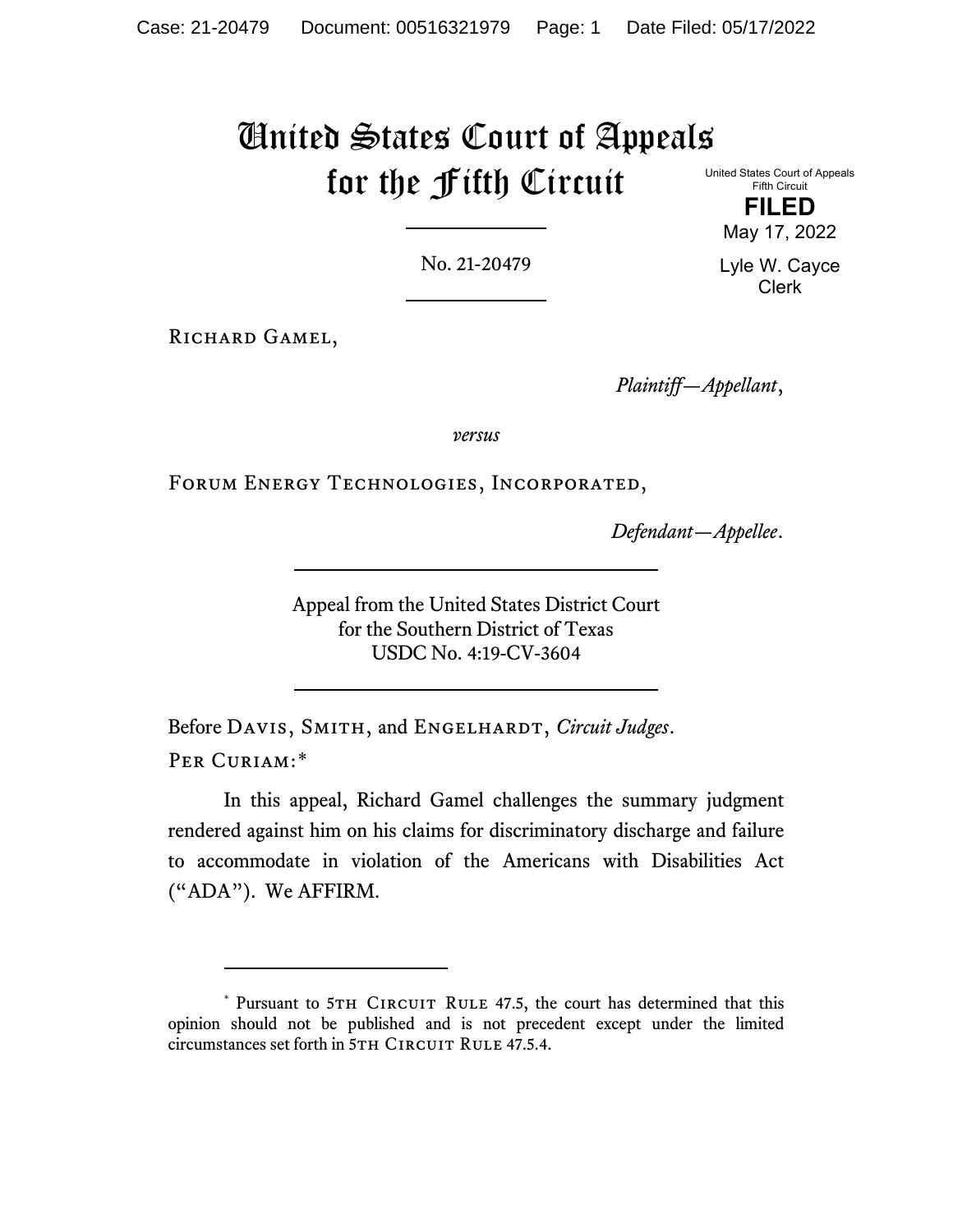## **I.**

Gamel was a four-year employee of Forum Energy Technologies, Inc. ("Forum") and worked as a machinist. In 2017, his Hepatitis C, which had been dormant, became active and caused Gamel to suffer extreme fatigue. He was hospitalized from September 22-24, 2017, and placed on prescription medication. On October 16, 2017, two of Gamel's co-workers reported that Gamel was acting strangely.<sup>[1](#page-1-0)</sup> Production Manager Dan Bergerson asked Gamel to submit to a drug test, and Gamel agreed. The drug test was conducted by a third-party vendor, DISA Global Solutions, which routinely conducts employee-related drug tests and provides certified results to Forum. DISA reported that Gamel's drug test came back positive for amphetamine and methamphetamine.

In accordance with Forum's Substance Abuse Policy, Gamel was given the opportunity to discuss his positive drug test results with a Medical Review Officer ("MRO") from DISA to determine any legitimate medical explanation for the positive drug test result. On October 21, 2017, the MRO interviewed Gamel to discuss the results. The MRO's notes reflect that Gamel stated that he never used amphetamine or methamphetamine and that he was taking the following prescription medications: Lasix, Advair, and a medication for Hepatitis C. Gamel contended that the prescription medication caused a false positive drug test result.

<span id="page-1-0"></span><sup>&</sup>lt;sup>1</sup> Gamel asserts that one of the employees confessed to him that she and a few others were asked, or forced, to say that Gamel was acting erratically, and that the district court erred in excluding his deposition testimony regarding the employee's alleged confession. Assuming without deciding that the district court erred, Gamel's testimony did not create a genuine issue of material fact regarding pretext for his discharge. The employee's alleged confession related to the reasons why Gamel was requested to submit to a drug test. Forum's decision to discharge Gamel was based on the results of the test, not his alleged behavior before submitting to the test.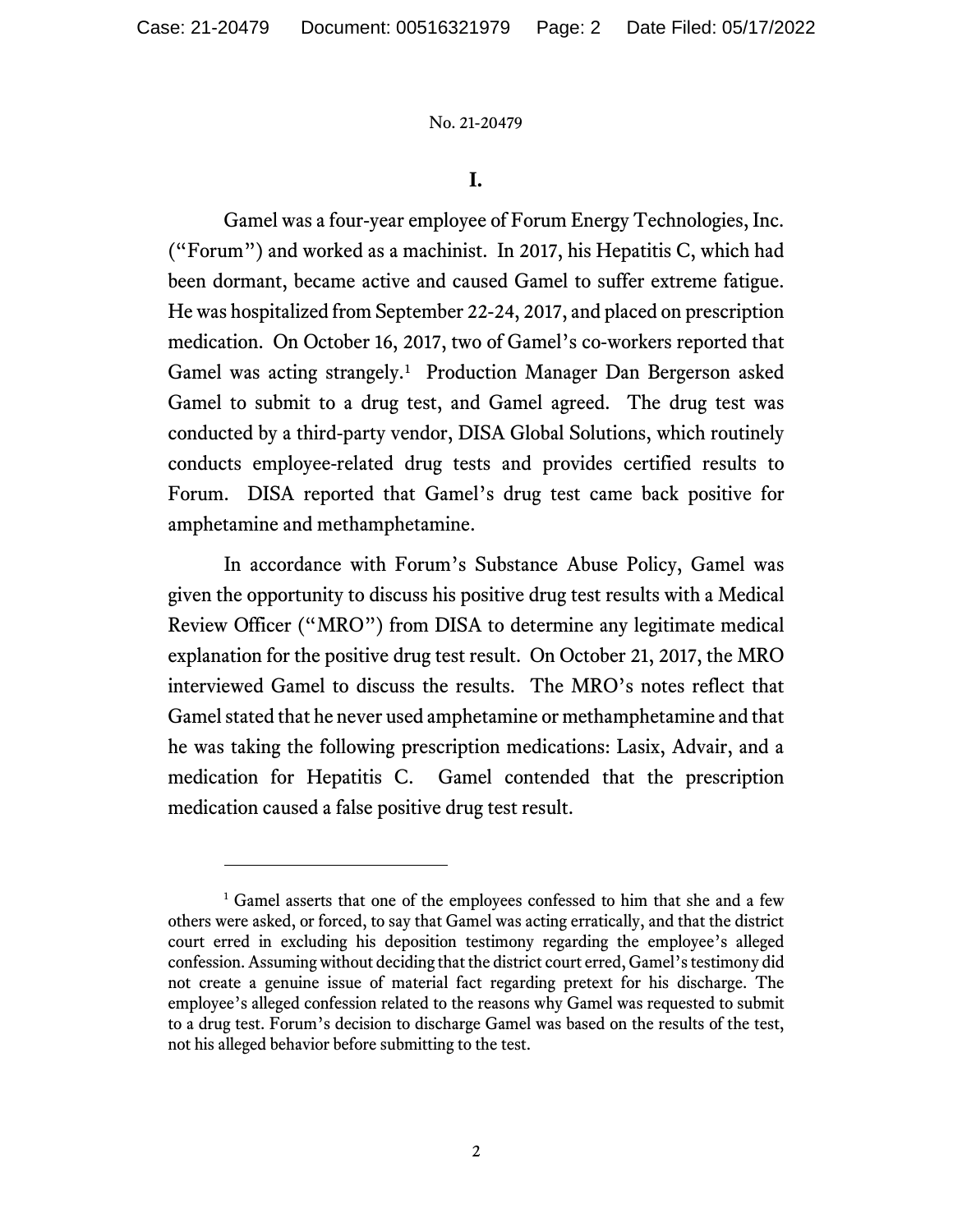Gamel testified that after telling the MRO what medication he was taking, the MRO asked Gamel if he would be "willing to retake the test." Gamel further stated in his deposition that after he replied yes, the MRO instructed him to contact Forum's human resources department and that he (the MRO) would "just be waiting for an e-mail."[2](#page-2-0) Gamel asserts that he subsequently contacted Forum's human resources representative Mandy Suttles by email and left a voicemail requesting permission to retake the test, but that no one from Forum ever responded. The MRO subsequently verified that Gamel's drug test was positive for amphetamine and methamphetamine and reported the certified results to Forum. On October 24, 2017, Forum sent Gamel a letter stating that his employment was being terminated based on the confirmed positive drug test result, which constituted a violation of Forum's Substance Abuse Policy.

Gamel subsequently filed a charge of discrimination with the Equal Employment Opportunity Commission ("EEOC"). He alleged that Forum discriminated against him when it terminated his employment based on the positive drug test result. Gamel contended that Forum knew he was on prescription medication for a disability and that Forum "took no steps to insure that the drug test would not simply detect the prescription drugs." He further asserted that "[t]he drug test detected [his] prescriptions and generated a false positive." Gamel alleged that although the drug testing

<span id="page-2-0"></span><sup>&</sup>lt;sup>2</sup> Gamel argues that the district court erred in excluding as hearsay his testimony that after informing the MRO of his prescription medication, the MRO told him he could be retested and that he should contact Forum for permission to retest. Gamel asserts that the MRO did not make a "statement" but instead gave "an instruction" or "verbal act," which is not hearsay. But he relies on a case in which this court held that "threats" made by the defendants were not "factual statements" and therefore did not qualify as hearsay. *See Tompkins v. Cyr*, 202 F.3d 770, 779 n.3 (5th Cir. 2000). That case is inapposite as the MRO's statements here were clearly not threats.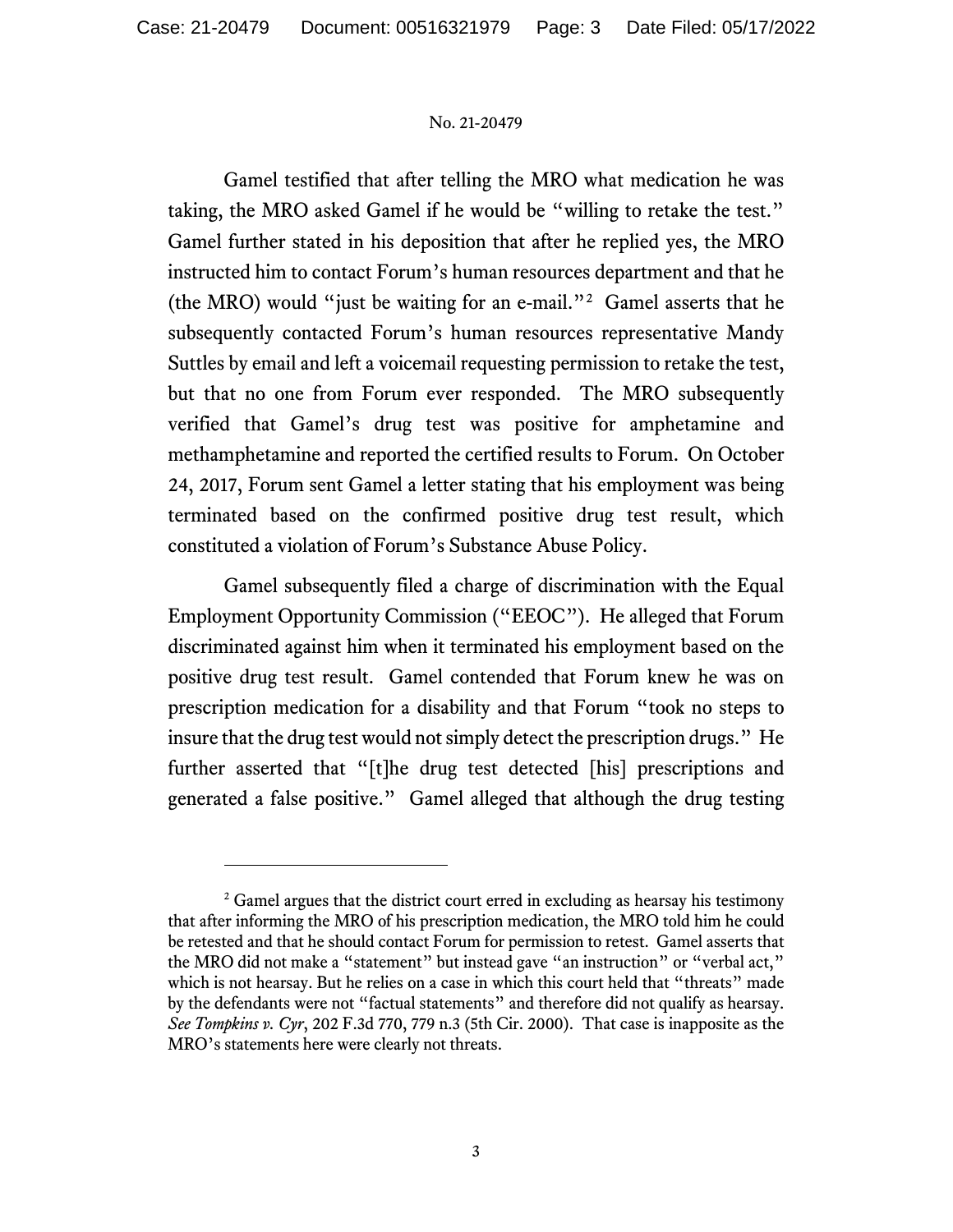company offered to retest him, and he agreed, a retest never happened. The EEOC later issued Gamel a right-to-sue letter.

Gamel then filed this lawsuit against Forum, alleging that Forum discriminated against him on the basis of a disability—Hepatitis C—in violation of the ADA by discharging him based on a drug test that generated a false positive from his prescription medication. He further alleged that Forum failed to accommodate him by allowing the use of prescription medication. In subsequent pleadings, Gamel contended that Forum failed to accommodate him by not allowing him to retest.

Gamel moved for partial summary judgment, arguing that he has a disability—Hepatitis C—within the meaning of the ADA, which the district court denied. Forum moved for complete summary judgment seeking dismissal of all of Gamel's claims, which the district court granted. Gamel timely appealed.

# **II.**

This court reviews the district court's grant of summary judgment de novo.[3](#page-3-0) Under Rule 56(a), a movant is entitled to summary judgment when it demonstrates that there is no genuine dispute as to any material fact and it is entitled to judgment as a matter of law. "A genuine dispute of material fact exists if the evidence is such that a reasonable jury could return a verdict for the nonmoving party."[4](#page-3-1) The only issue presented in this *McDonnell-Douglas*[5](#page-3-2) burden-shifting case is whether Gamel produced sufficient summaryjudgment evidence to show that the stated reason for his termination–the

<span id="page-3-0"></span><sup>3</sup> *Kitchen v. BASF*, 952 F.3d 247, 252 (5th Cir. 2020).

<span id="page-3-1"></span><sup>4</sup> *Id.* (internal quotation marks and citation omitted).

<span id="page-3-2"></span><sup>5</sup> *McDonnell Douglas Corp. v. Green*, 411 U.S. 792 (1973).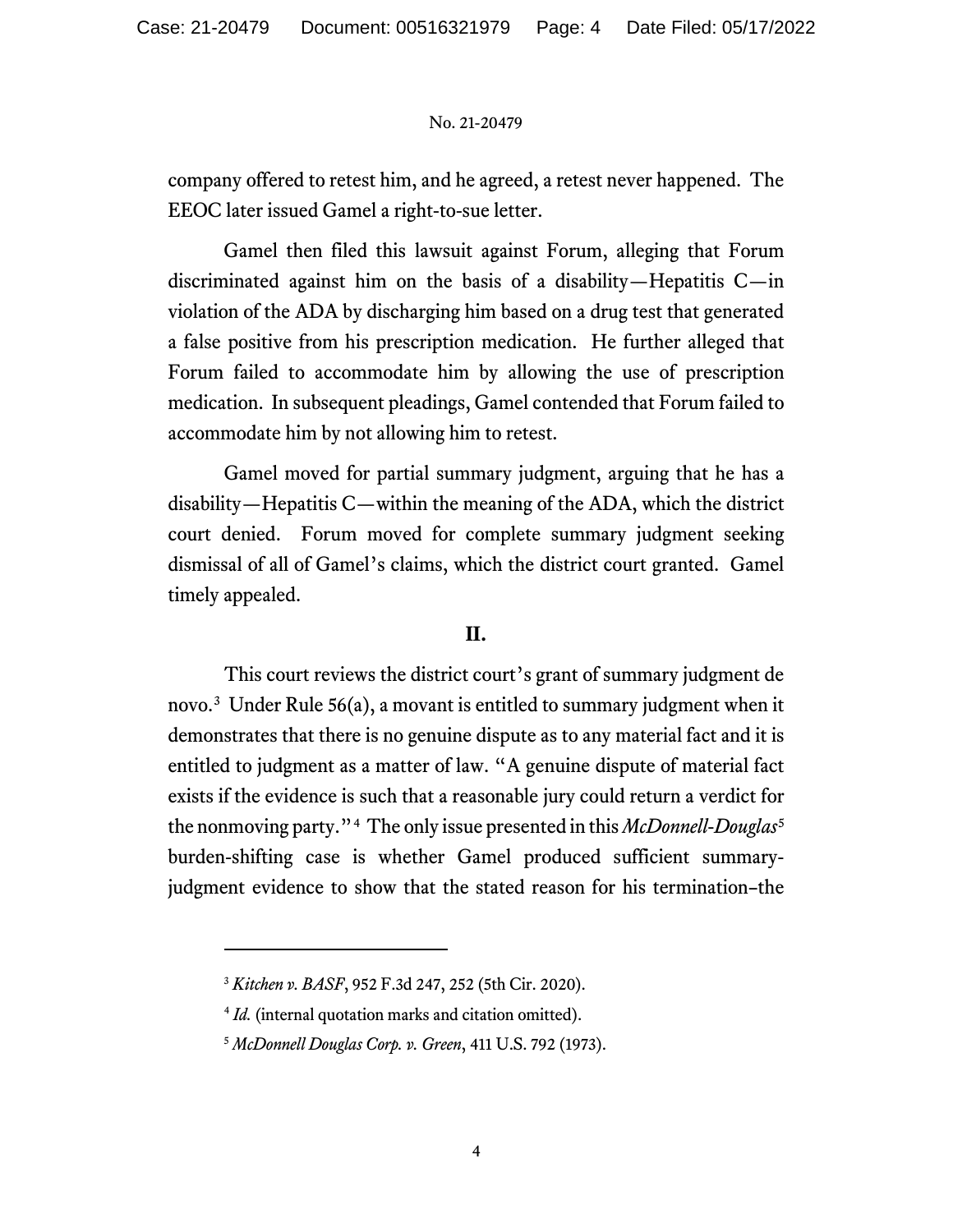confirmed positive drug test–was a pretext for a discriminatory discharge and failure to accommodate. When an alcohol or drug test is the legitimate, nondiscriminatory reason for the employee's firing, this court has held that the "focus of the pretext inquiry is not whether the [drug] test was accurate but whether [the employer] reasonably believed its non-discriminatory reason for discharging [the employee] and then acted on that basis."<sup>[6](#page-4-0)</sup>

Gamel argues that in determining that he failed to satisfy his burden as to pretext, the district court did not consider "key pieces of evidence" he presented and that the district court erroneously excluded certain evidence as inadmissible hearsay. He points to his deposition testimony in which he recounted a conversation he had with Bergerson and Dagoberto Alvarado (Gamel's work lead), in which Bergerson allegedly stated that he did not care about Gamel's health situation, that he would never give Gamel "special treatment," and that Gamel should not "even ask [him] to accommodate whatever [Gamel was] asking." This conversation took place after Gamel had returned to work following his hospitalization. Bergerson called the meeting to discuss Gamel's tardiness for work. Gamel contends that during this conversation Alvarado disclosed that Gamel had Hepatitis C.

Although this conversation shows that Bergerson was made aware of Gamel's diagnosis, Gamel still had to come forward with sufficient evidence to show that his Hepatitis C played a role in his firing. As noted by one of our sister circuits, "[m]ere knowledge of a disability cannot be sufficient to show pretext."[7](#page-4-1) Furthermore, while Bergerson's statements are not favorable to Forum regarding the willingness of its management to work with employees

<span id="page-4-1"></span><span id="page-4-0"></span><sup>6</sup> *Kitchen*, 952 F.3d at 253 (citing *Waggoner v. City of Garland*, 987 F.2d 1160, 1165- 66 (5th Cir. 1993)).

<sup>7</sup> *See Christopher v. Adam's Mark Hotels*, 137 F.3d 1069, 1073 (8th Cir. 1998).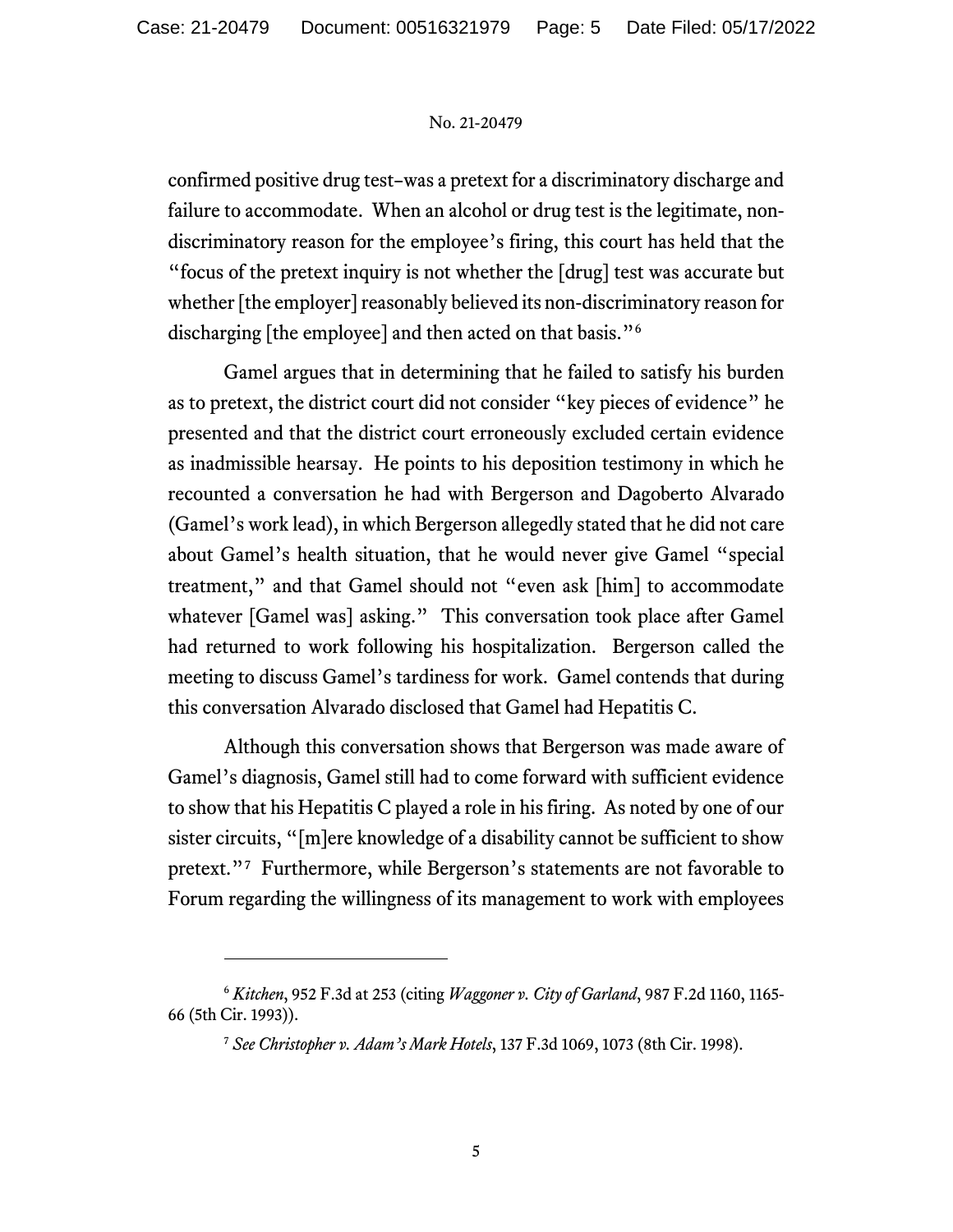experiencing health problems, the statements do not touch on the core pretext issue in this case—whether Forum reasonably believed its nondiscriminatory reason for discharging Gamel, a confirmed positive drug test result. [8](#page-5-0)

Gamel produced no summary-judgment evidence that any prescription drugs he was taking would have caused a false positive drug test. He argues that Forum knew he needed to be retested because he was taking prescription medication for his disability, but this argument assumes that somehow Forum knew that the prescription medication would render a false positive. There is simply no evidence that anyone at Forum would know this.[9](#page-5-1) Moreover, the evidence in the record is to the contrary. After talking with Gamel regarding any medicine he took that might explain the initial positive result, the MRO confirmed that the drug test was positive for amphetamines and methamphetamine. While Gamel argues that this is "ridiculous," there is nothing to suggest that it was unreasonable for Forum to rely on the confirmed positive drug test result.<sup>[10](#page-5-2)</sup>

Finally, as to Gamel's claim that Forum failed to reasonably accommodate him by allowing him to retest, accommodation was not

<sup>8</sup> *Kitchen*, 952 F.3d at 253.

<span id="page-5-1"></span><span id="page-5-0"></span><sup>9</sup> In a Sixth Circuit case, *Bailey v. Real Time Staffing Serv., Inc.*, 543 F. App'x 520 (6th Cir. 2013), the plaintiff similarly argued that his drug test was false due to the HIV medication he was taking and that his employer knew it was false because of that medication. But, like Gamel, the plaintiff submitted no evidence supporting his assertions.

<span id="page-5-2"></span><sup>10</sup> In *Clark v. Boyd Tunica, Inc.*, 665 F. App'x 367, 371 (5th Cir. 2016), the plaintiff similarly argued that a confirmed positive alcohol sample was attributable to the medication she took for her diabetes. Although the plaintiff denied consuming alcohol and employer's staff recognized that it would be "out of character" for the plaintiff, this court held that the employer's decision to credit the objective result of the positive alcohol sample over the plaintiff's statements and its own staff's subjective perceptions "was reasonable under the circumstances and [did] not serve to establish pretext." *Id.* at 372.